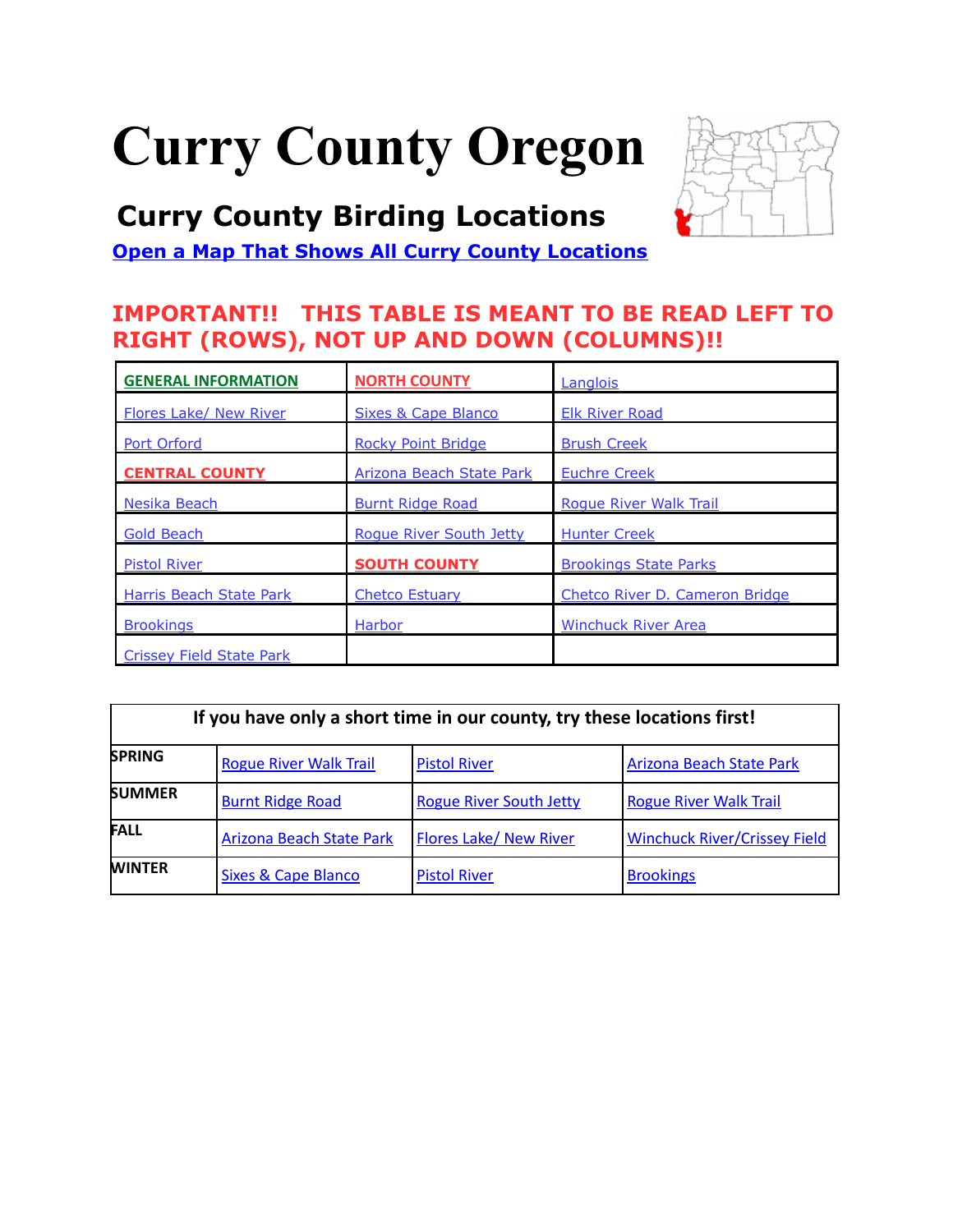<span id="page-1-0"></span>**Authors/Editors**: Don Munson, Diane Caveness, David Trochlell, Chuck Gates

**County Seat**: Gold Beach

**County Size**: 1,500 square miles

**High Elevation** : Brandy Peak (5,298 feet)

**Rarities** : Emperor Goose, Tufted Duck, Short-tailed Albatross, Black-vented Shearwater, Mottled Petrel, Juan Fernandez Petrel, Hawaiian/Galapagos Petrel, Cook's Petrel, Magnificent Frigatebird, Crested Caracara, Common Moorhen, Mt. Plover, Black Skimmer, Parakeet Auklet, Common Ground-Dove, White-winged Dove, Eastern Phoebe, Yellow-throated Vireo, Northern Wheatear, White Wagtail, Black-backed Wagtail, Sprague's Pipit, Redthroated Pipit, Lucy's Warbler, Pine Warbler, Scarlet Tanager, Cassin's Sparrow, Smith's Longspur, Lark Bunting, Blue Grosbeak, Painted Bunting, Lawrence's Goldfinch

#### **Top County Lister** : Jim Rogers (338) Year List Record : Don Munson 1999 (269) **County Contact Person**: Email [Don Munson](mailto:dnkmunson@gmail.com)

**Introduction**: Curry County is in the far SW corner of the state. The following synopsis is taken from the Checklist of Birds of Curry County Oregon: "Curry County hosts some of the most diverse habitat of any county in Oregon. Numerous seabirds and shorebirds are found along the Pacific shoreline and in the estuaries of the rivers flowing throughout the county. Floras Lake/New River bottoms near Port Orford, the lower Rogue River, Euchre Creek and Pistol River estuaries are winter homes for most waterfowl species in the county. Inland the terrain is represented by the southern terminus of the coast range, the Siskiyou and Klamath Mountains with a few peaks reaching 5,000 feet in elevation." Specialties for this county include Allen's Hummingbird, Elegant Tern, White-tailed Kite, and White-winged Dove. For a more complete and detailed description of how to bird Curry County, write to the Kalmiopsis Audubon Society at PO Box 1265, Port Orford, OR 97465 and ask for the Checklist to Birds of Curry County, Oregon. This document is much more than a checklist with detailed descriptions of where to bird and terrific abundance charts for each species. Another indispensible resource is the booklet "Birding the Southern Oregon Coast" produced by the Cape Arago Audubon Society. This resource lists many more good birding areas and has wonderful maps of the whole coast from Yachats to the California border. You can obtain a copy by going to the OFO website at <http://www.oregonbirds.org/> and clicking on the OFO Bookcase tab.

#### **[return to the top](#page-0-0)**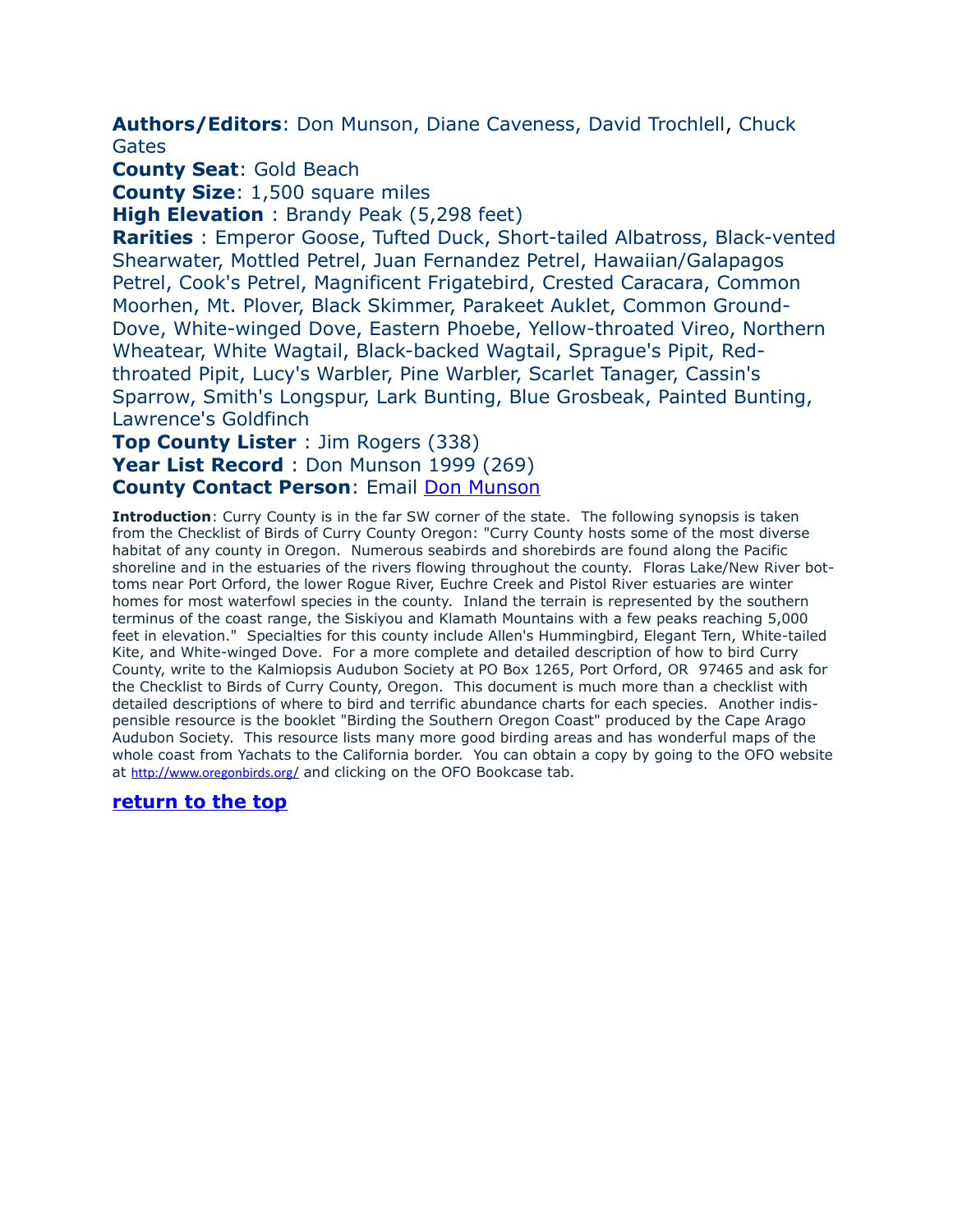# <span id="page-2-2"></span>**NORTH COUNTY**

#### <span id="page-2-1"></span>**Langlois [return to the top](#page-0-0)**

DeLorme (copyright 2001) Pg 25 A-5 DeLorme (copyright 2008) pg 58 A-2 **geographic coordinates** 42°55'33.0"N 124°27'00.0"W [\(42.925848, -124.450007\)](https://www.google.com/maps/place/42%C2%B055)

#### [View A Google Map](http://maps.google.com/maps/ms?hl=en&ie=UTF8&msa=0&msid=108036481085398338899.000478fd498a57f43f287&ll=42.524748,-124.214172&spn=1.386543,2.798767&z=9)

**Location:** Langlois is located near the northern border of Curry County. It's 13.5 miles south of Bandon and 40 miles north of Gold Beach. Cruising the streets of this tiny town can reveal some good birds. There are a couple of good roads to take west out of town. On the north side of town, take 1st Street west and drive into a marshy area. On the south end of town, take Allen Boyce Drive west and take the first right which will also access the marshy area west of town. Hwy 124 can be taken east of town to access some forest species.

**Habitat and Birds:** The marshy area west of town is good for herons, Marsh Wren, and Virginia Rail. The town itself has produced several good vagrants. Tropical Kingbird, Sprague's Pipit, Yellow-throated Warbler, and Rose-breasted Grosbeak have all been seen here. Red-shouldered Hawk can sometimes be found on the outskirts. Two Ross's Geese showed up here in November 2009.

# <span id="page-2-0"></span>**Flores Lake/New River [return to the top](#page-0-0)**

**DeLorme (copyright 2001)** Pg 25 A-4 DeLorme (copyright 2008) pg 58 A-2 **geographic coordinates** 42°54'10.9"N 124°30'06.9"W [\(42.903022, -124.501920\)](https://www.google.com/maps/place/42%C2%B054)

[View A Google Map](http://maps.google.com/maps/ms?hl=en&ie=UTF8&msa=0&msid=108036481085398338899.0004685609df1dc68de42&ll=42.85835,-124.519386&spn=0.172393,0.349846&z=12)

[eBird Hotspot Checklist for Flores Lake](http://ebird.org/ebird/hotspot/L743060)

**Location:** Fourteen miles south of Bandon and 10 miles north of Port Orford, you will find the road to Floras Lake. Take Floras Lake loop west for less than a mile and turn on Floras Lake Road. Take this road 1.6 miles to Floras Lake. There is a day use fee for parking in this county facility. Locate the Floras Lake outlet and you will find a trail that leads across a pedestrian bridge to the beach. Access can be limited here during Snowy Plover nesting season (summer). This trail eventually ends at the mouth of the New River. Don't forget to scan the lake for waterfowl. Check the riparian area around the bridge for migrants. The biggest draw here is the grassy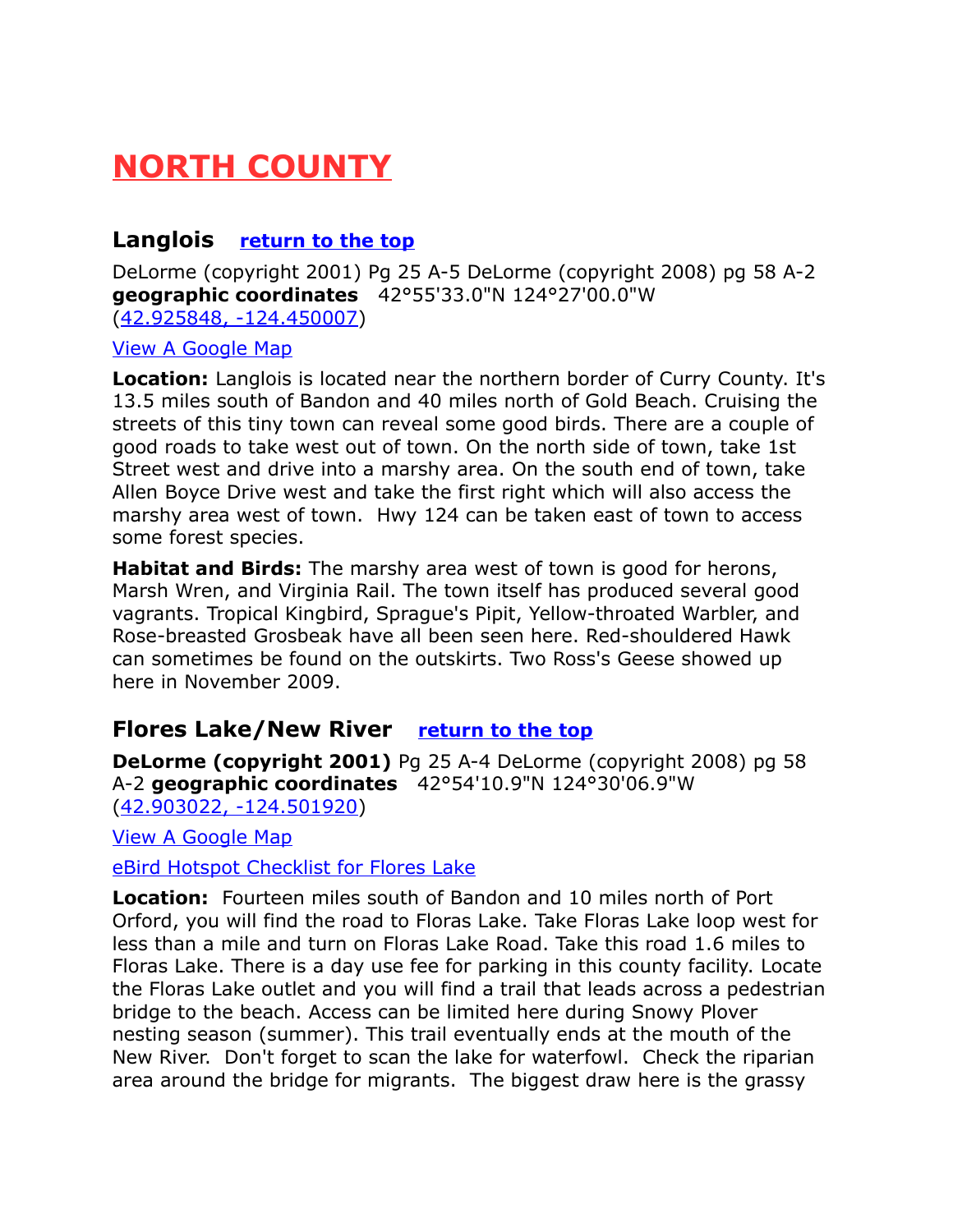area between the bridge and the beach. Many rarities have appeared there.

**Habitat and Birds:** Lake, marsh, pasture, and river bottom habitats exist here. In winter, look for Tundra Swans on the way into the lake. Raptors are abundant and American Bittern can be found around the parking lot. Ocean birds can be scoped from the trail and Snowy Plovers may be on the beach. The trail to New River is famous for rarities. Lapland Longspurs and Swamp Sparrow can be about as well as just about anything. This seems to be an active flyway so keep your eyes open for anything (Gyrfalcon has been seen here). Look for open fields in the surrounding countryside. A Mountain Plover was spotted here in Nov. 1999 and again in 2008. Other rarities include Bristle-thighed Curlew, Elegant Tern, and Tropical Kingbird.

# <span id="page-3-0"></span>**Sixes & Cape Blanco [return to the top](#page-0-0)**

**DeLorme (copyright 2001)** Pg 25 B-4 DeLorme (copyright 2008) pg 58 A&B-1&2 **geographic coordinates** 42°50'11.1"N 124°33'45.5"W [\(42.836415, -124.562639\)](https://www.google.com/maps/place/42%C2%B050)

[View A Google Map](http://maps.google.com/maps/ms?hl=en&ie=UTF8&msa=0&msid=108036481085398338899.0004685609df1dc68de42&ll=42.85835,-124.519386&spn=0.172393,0.349846&z=12)

[eBird Hotspot Checklist for Sixes River Bottomlands](http://ebird.org/ebird/hotspot/L2331815)

[eBird Hotspot Checklist for Cape Blanco State Park](http://ebird.org/ebird/hotspot/L629009)

**Location:** Take Hwy 101 north out of Port Orford for 3.5 miles and look for Cape Blanco Road off to the west. Take Cape Blanco Road for 3.2 miles and you will come to Beaver Marsh. Just west of the marsh, look for a side road that leads to Hughes House. Here you will find a trail that leads to the Sixes River (0.5 miles). Please close any gate that you go through on this trail. Continue on to the end of the cape. You can scan the ocean from this location.

**Habitat and Birds:** This is another of the famous estuaries in Curry County. The river mouth can provide Swamp Sparrow, Loggerhead Shrike, raptors, and gulls. The bluff at the cape gives good views of ocean birds like loons and sea ducks. The marsh is good for Red-shouldered Hawk, White-tailed Kite, Marsh Wren, Virginia Rail, and Sora as well as many more. Buff-breasted Sandpiper and other good shorebirds can be found here. A White-winged Dove was found here in 2006 & 2007 and a Common Ground-Dove showed up in 2006. A Least Flycatcher was found here in 1985 and another in 1999. Tropical Kingbird has been spotted many times and Scissor-tailed Flycatcher has been found here at least three times. A Black-backed Wagtail showed up in 1996 and a Red-throated Pipit was here in 2004. A Chestnut-sided Warbler was mist netted near here in 1995 and a Black-throated Green Warbler was reported seen in 1982. Blackpoll Warbler has been found here several times and a Prairie Warbler showed up in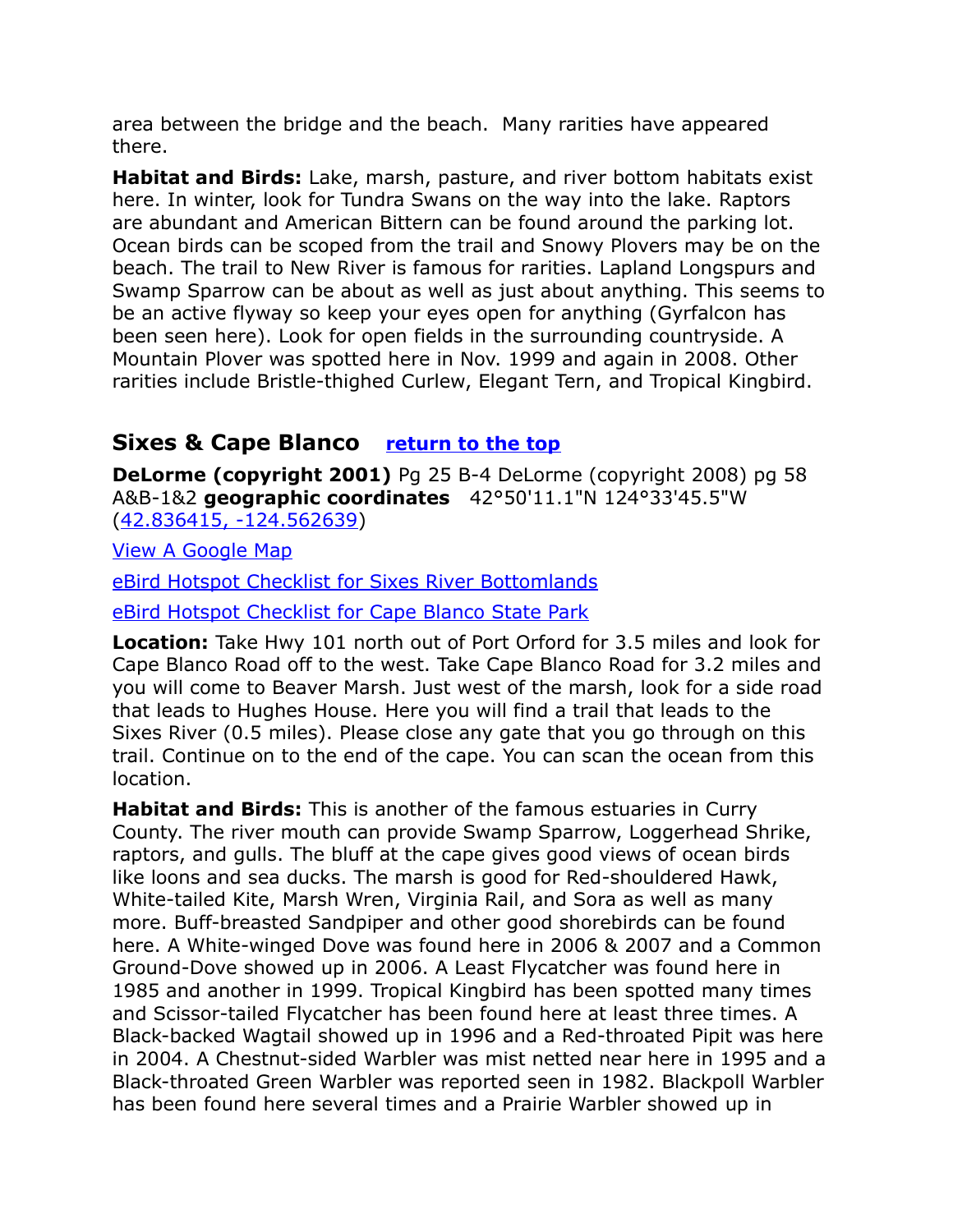1994. Two female Lark Buntings visited Cape Blanco in 1979 and a male was there in 1994. Chestnut-collared Longspur, Indigo Bunting, and Dickcissel have all shown up at Cape Blanco. Clearly, this is a must see location.

# <span id="page-4-1"></span>**Elk River Road [return to the top](#page-0-0)**

**DeLorme (copyright 2001)** Pg 25 B-5 DeLorme (copyright 2008) pg 58 B-2 **geographic coordinates** 42°47'24.4"N 124°29'34.7"W [\(42.790126, -124.492982\)](https://www.google.com/maps/place/42%C2%B047) [View A Google Map](http://maps.google.com/maps/ms?hl=en&ie=UTF8&msa=0&msid=108036481085398338899.000478fd498a57f43f287&ll=42.524748,-124.214172&spn=1.386543,2.798767&z=9)

**Location:** About 2.5 miles north of Port Orford off of Hwy 101. Take this road for about 10 miles into the coast range along the Elk River. Bird along the way. There is a fish hatchery you can stop at around 7.5 miles down this road. It will eventually become FR 5325 and will climb into the Coast Range.

**Habitat and Birds:** This area has produced Common Moorhen and Tropical Kingbird but more commonly the species here include Mountain Quail, finches, American Dipper, chickadees, nuthatches, grosbeaks, and woodpeckers. Marbled Murrelets nest in the old growth along this river and its tributaries.

# <span id="page-4-0"></span>**Port Orford [return to the top](#page-0-0)**

**DeLorme (copyright 2001)** Pg 25 B-5 DeLorme (copyright 2008) pg 58 C-2 **geographic coordinates** 42°44'50.6"N 124°29'50.7"W [\(42.747396, -124.497425\)](https://www.google.com/maps/place/42%C2%B044)

[View A Google Map](http://maps.google.com/maps/ms?hl=en&ie=UTF8&msa=0&msid=108036481085398338899.000478fd498a57f43f287&ll=42.524748,-124.214172&spn=1.386543,2.798767&z=9)

[eBird Hotspot Checklist for Port Orford Heads Wayside](http://ebird.org/ebird/hotspot/L576813)

**Location:** Port Orford is in central Curry County on Hwy 101. It lies 26 miles north of Gold Beach and 26 miles south of Bandon. It's just south of Cape Blanco. North of town, take Paradise Point Road to its end [\(42.761107, -124.516308\)](https://www.google.com/maps/place/42%C2%B045) and scan the sea for birds. There is a 3-mile (one way) trail that will take you to the mouth of the Elk River. This is a great place to watch sea birds and bay birds. From Paradise Point, go back east and turn right on Arizona Street until you come to a section of Garrison Lake. Pull over and bird here [\(42.755638, -124.500759\)](https://www.google.com/maps/place/42%C2%B045). Continue south on Arizona and turn right on Pinehurst. Check the old Mill Pond on the south side of the road  $(42.752560, -124.502988)$  and the city dock on the north side for ducks. Go east back to Hwy 101 and head south through town. Take Harbor Drive (Harbor becomes Dock Road) off of 101 to Battle Rock Beach [\(42.739445, -124.498911\)](https://www.google.com/maps/place/42%C2%B044). Sea Watches can be done from the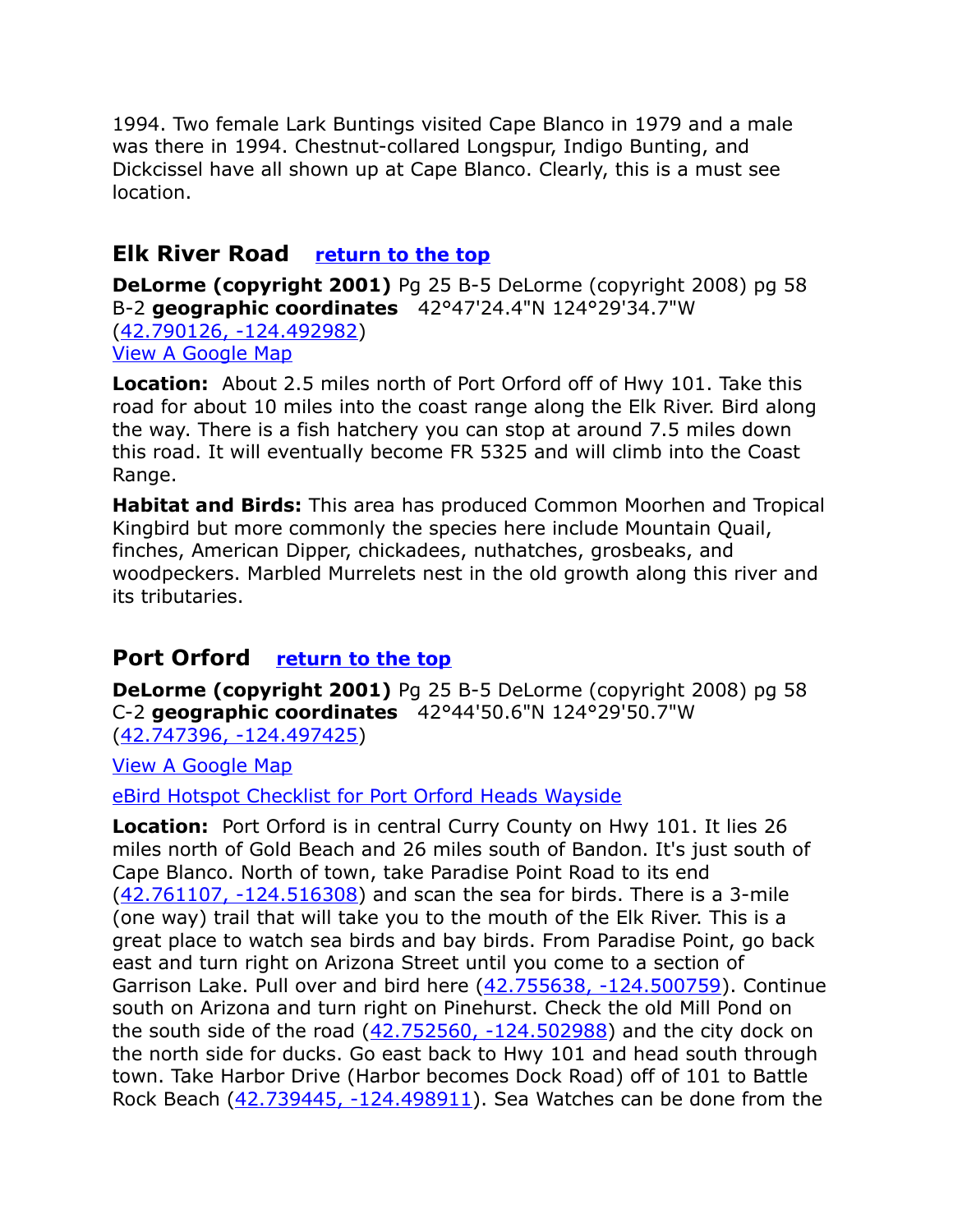headland off of Coast Guard Road [\(42.739225, -124.510882\)](https://www.google.com/maps/place/42%C2%B044). Take 8th or 9th Street west to Coast Guard Road. Take Coast Guard Road to the Coast Guard facility and hike out to the headland. This area is called The Heads or Port Orford Heads Wayside. Walk the trail here for exceptional sea birding.

**Habitat and Birds:** The town itself can produce some local rarities. Oregon's first confirmed Common Moorhen was found here in 1976. Other oddities include a Blackpoll in 1992 (another in 1993), Rose-breasted Grosbeak in 1998, and Dickcissel in 1993. Common Grackle been found here several times and a Great-tailed Grackle visited in 1992 Orchard Oriole has also turned up in Port Orford. More common birds here include Wood Duck, Harlequin & Long-tailed Duck (look on the trail at The Heads), Surf Scoter, Red-throated Loon, Pacific Loon, Red-necked Grebe, Brown Pelican, Brandt's Cormorant, Pelagic Cormorant, Peregrine Falcon, Virginia Rail, Black Turnstone, Surfbird, Red Phalarope, Heermann's Gull, Thayer's Gull, Ancient Murrelet, Cassin's Auklet, hummingbirds (look for Allen's, Anna's, and Rufous on the trail at The Heads), Pileated Woodpecker, Black Phoebe, Chestnut-backed Chickadee, Bewick's Wren, Winter Wren, Goldencrowned Kinglet, Hutton's Vireo, Varied Thrush, Wrentit, Cedar Waxwing, Fox Sparrow, Lincoln's Sparrow and Pine Siskin.

### <span id="page-5-1"></span>**Rocky Point Bridge [return to the top](#page-0-0)**

**DeLorme (copyright 2001)** Pg 25 C-5 DeLorme (copyright 2008) pg 58 C-2 **geographic coordinates** 42°43'11.5"N 124°28'00.5"W [\(42.719864, -124.466815\)](https://www.google.com/maps/place/42%C2%B043)

#### [View A Google Map](http://maps.google.com/maps/ms?hl=en&ie=UTF8&msa=0&ll=42.714354,-124.402828&spn=0.100271,0.264187&z=12&msid=108036481085398338899.000479b7f8fbda0c084d6)

**Location, Habitat and Birds:** Travel 2.4 miles south of Port Orford and pull off just before you get to the bridge. If you haven't found Harlequin Ducks in some of the other places, this is the spot to check. There are other good birds here as well.

#### <span id="page-5-0"></span>**Brush Creek [return to the top](#page-0-0)**

**DeLorme (copyright 2001)** Pg 25 C-5 DeLorme (copyright 2008) pg 58 C-2 **geographic coordinates** 42°41'12.1"N 124°26'38.7"W [\(42.686701, -124.444092\)](https://www.google.com/maps/place/42%C2%B041)

[View A Google Map](http://maps.google.com/maps/ms?hl=en&ie=UTF8&msa=0&ll=42.714354,-124.402828&spn=0.100271,0.264187&z=12&msid=108036481085398338899.000479b7f8fbda0c084d6)

**Location, Habitat and Birds:** Five miles south of Port Orford and 2.5 miles south of the Rocky Point Bridge is the bridge over Brush Creek. Park just past the bridge. Hike down to the estuary below. Gulls and shorebirds can be abundant here. There is a trail to the top of Humbug Mountain near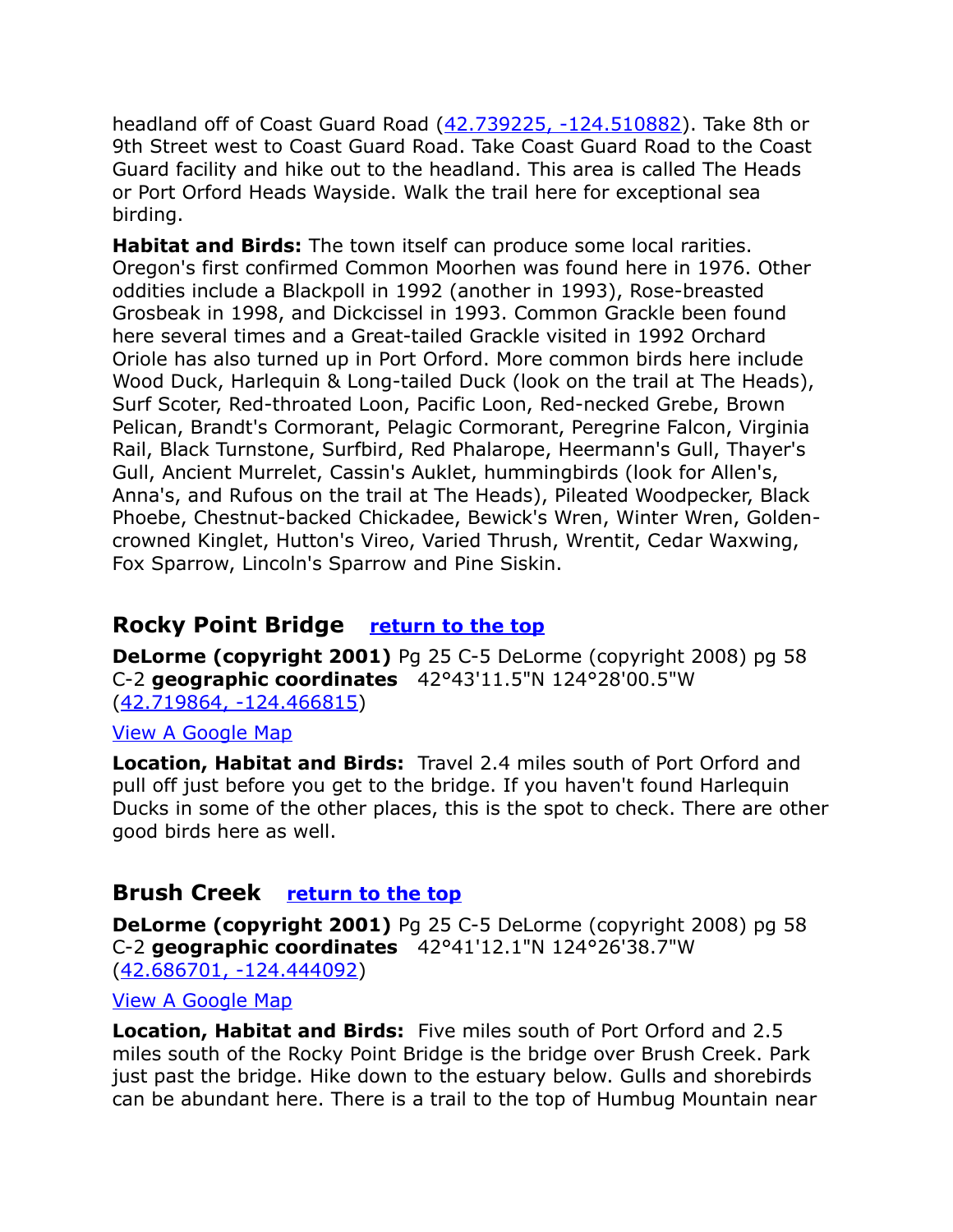here. Look for a sign about 0.25 miles south of the Brush Creek bridge. Here you might be able to get good looks at one of Oregon's most beautiful warblers; the Hermit Warbler.

# <span id="page-6-2"></span>**CENTRAL COUNTY**

# <span id="page-6-0"></span>**Arizona Beach State Park [return to the top](#page-0-0)**

**DeLorme (copyright 2001)** Pg 25 D-5 DeLorme (copyright 2008) pg 58 D-3 **geographic coordinates** 42°36'53.5"N 124°23'52.1"W [\(42.614850, -124.397810\)](https://www.google.com/maps/place/42%C2%B036)

[View A Google Map](http://maps.google.com/maps/ms?hl=en&ie=UTF8&msa=0&ll=42.591511,-124.360943&spn=0.200433,0.528717&z=12&msid=108036481085398338899.00046855efb552d3c7606)

[eBird Hotspot Checklist for Arizona Beach SP](http://ebird.org/ebird/hotspot/L2355947)

**Location:** Recently acquired by the state, this is one of the newest public birding locations in the county. About four miles north of Euchre Creek and about 12 miles south of Port Orford, this state park is worth a stop.

**Habitat and Birds:** Beaches, grassy areas, pond, willows, wetland, and forest are all found at this location. Just about anything can be here because of the varied habitats available. Scan the ocean for scoters and other waterfowl. Check out the vegetation for passerines. A Rose-breasted Grosbeak was found here in 1988.

# <span id="page-6-1"></span>**Euchre Creek [return to the top](#page-0-0)**

**DeLorme (copyright 2001)** Pg 25 D-5 DeLorme (copyright 2008) pg 58 E-3 **geographic coordinates** 42°33'49.1"N 124°23'04.5"W [\(42.563640, -124.384577\)](https://www.google.com/maps/place/42%C2%B033)

[View A Google Map](http://maps.google.com/maps/ms?hl=en&ie=UTF8&msa=0&ll=42.591511,-124.360943&spn=0.200433,0.528717&z=12&msid=108036481085398338899.00046855efb552d3c7606)

[eBird Hotspot Checklist for Euchre Creek Bottomlands](http://ebird.org/ebird/hotspot/L1246057)

**Location:** Located 12 miles north of Gold Beach, Hwy 101 passes right through the wetland and offers few viewing areas. A parking area located just south of the wetland allows a person to park and walk along the highway or the beach to view the wetland. If you prefer to view the eastern perimeter, look for a sign that says "To Cedar Bend Golf Course" and this road will loop around the wetland on the east side.

**Habitat and Birds:** Flooded pasture and wetlands next to the coast provide a tempting feeding environment for many species. Waterfowl, shorebirds, raptors (including White-tailed Kite and Red-shouldered Hawk), and Larids frequent this location. Keep an eye out for Elegant Terns in the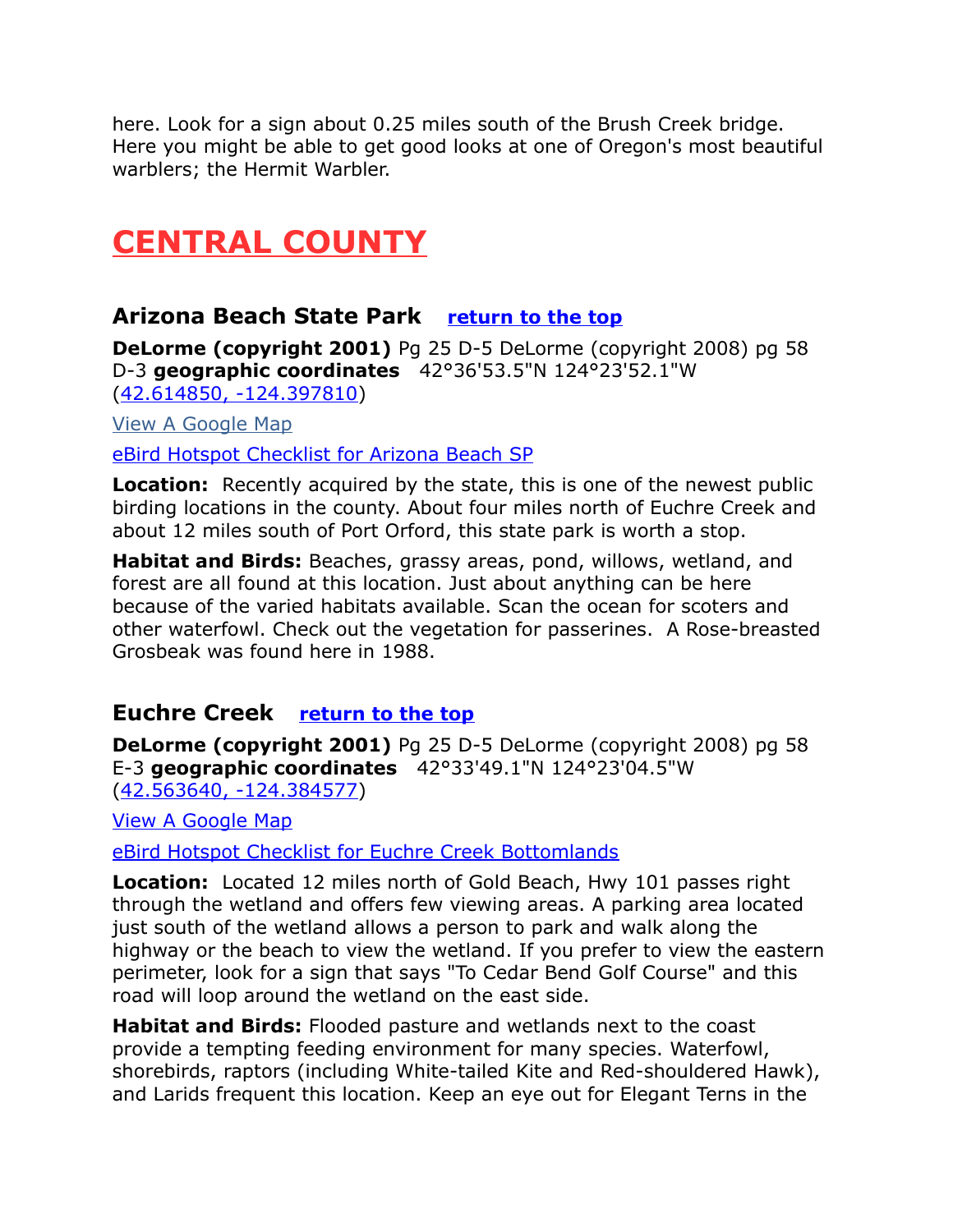fall. Black Phoebe can be found here (look near the bridge) and Redshouldered Hawks can be found along this route. A Magnolia Warbler was found here in 1971, so you never know what might turn up.

#### <span id="page-7-1"></span>**Nesika Beach [return to the top](#page-0-0)**

**DeLorme (copyright 2001)** Pg 25 D-5 DeLorme (copyright 2008) pg 58 E-3 **geographic coordinates** 42°30'19.0"N 124°24'50.2"W [\(42.505284, -124.413934\)](https://www.google.com/maps/place/42%C2%B030)

#### [View A Google Map](http://maps.google.com/maps/ms?hl=en&ie=UTF8&msa=0&msid=108036481085398338899.000478fd498a57f43f287&ll=42.524748,-124.214172&spn=1.386543,2.798767&z=9)

**Location:** This community is off of Hwy 101 6.5 miles north of the Rogue River at Gold Beach. Take Nesika Road from 101 and travel through the town. There are multiple beach access points here.

**Habitat and Birds:** Shorebirds, gulls, terns, and sea ducks can be seen from the beach. A Clay-colored Sparrow showed up at this location once.

# <span id="page-7-0"></span>**Burnt Ridge Road/FSR 2308 [return to the top](#page-0-0)**

**DeLorme (copyright 2001)** Pg 25 D-8 DeLorme (copyright 2008) pg 59 E-6 **geographic coordinates** 42°33'41.3"N 124°03'16.1"W [\(42.561482, -124.054467\)](https://www.google.com/maps/place/42%C2%B033)

#### [View A Google Map](http://maps.google.com/maps/ms?hl=en&ie=UTF8&msa=0&msid=108036481085398338899.00046855b729f440b53c4&ll=42.501972,-124.211082&spn=0.200721,0.528717&z=10)

**Location:** This route will take you into the famous Biscuit Fire of 2002 and access some high country. At the south end of the Rogue River Bridge in Gold Beach, take Jerry's Flat Road east for 29 miles. The road will eventually become the Agness Road and you will go through the small community of Agness just before you leave this road. Just after Agness, look for Burnt Ridge Road (also called Forest Service Road 2308 on some maps). Take this road for 8.1 miles and the road makes a sharp turn. Look for Forest Service Road 150. Begin serious birding at this point. The road will end at a paved road called Shasta Costa Road. CHECK WEATHER CONDITIONS. WINTER TRAVEL MAY NOT BE ADVISED ON THIS ROAD.

**Habitat and Birds:** Mixed conifer forest intermingles with burned forest to provide a diverse habitat and many species of forest birds. Look for Sooty Grouse, Nashville Warbler, and Green-tailed Towhee. Higher up on 2308, look for Mountain Quail, Rufous and Allen's Hummingbirds, flycatchers, Mountain Chickadee, Townsend's Solitaire, and a very nice mix of other forest passerines.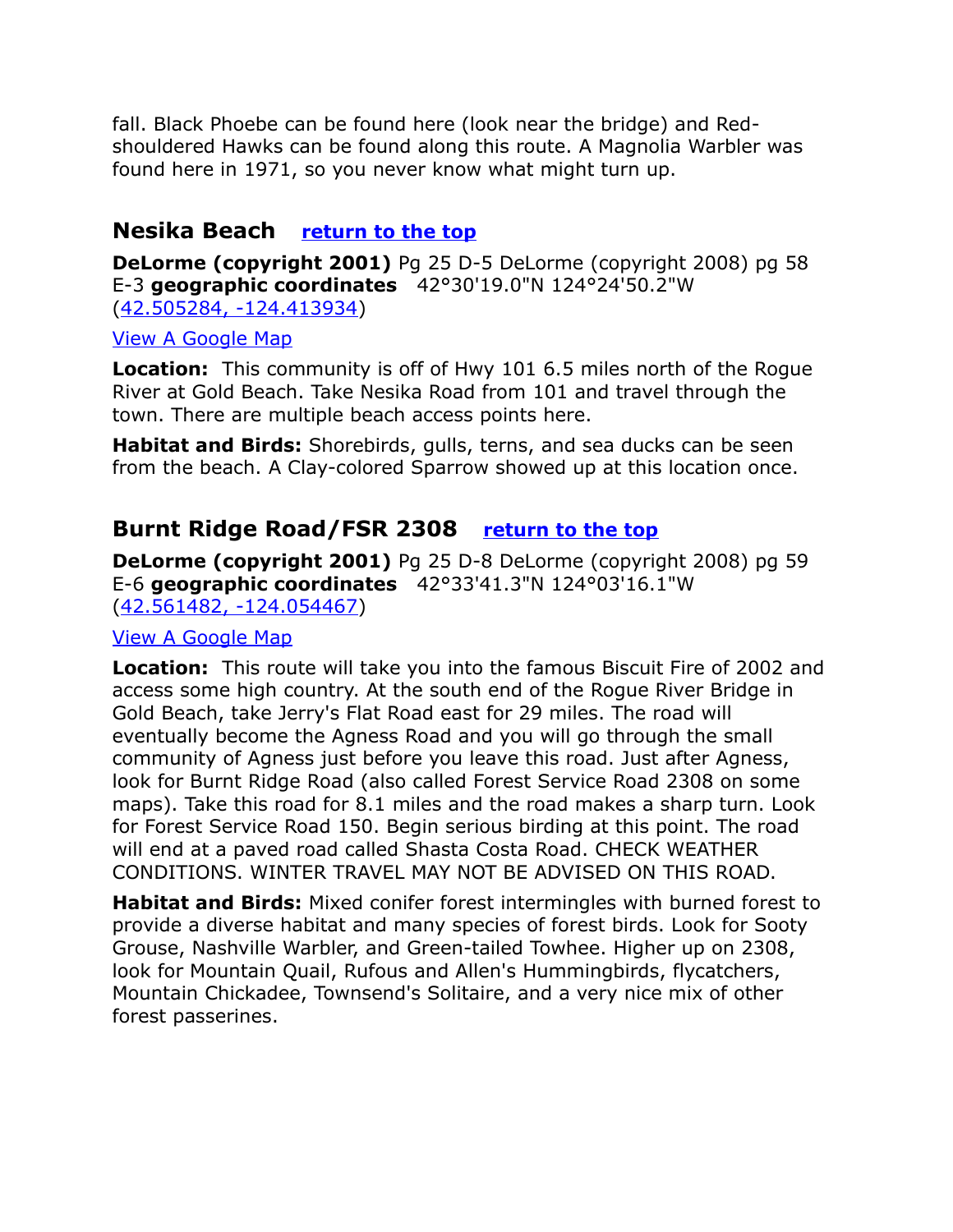#### <span id="page-8-0"></span>**Rogue River Walk Trail [return to the top](#page-0-0)**

**DeLorme (copyright 2001)** Pg 17 A-1 DeLorme (copyright 2008) pg 58 F-3 **geographic coordinates** 42°27'52.0"N 124°20'55.1"W [\(42.464436, -124.348635\)](https://www.google.com/maps/place/42%C2%B027)

[View A Google Map](http://maps.google.com/maps/ms?hl=en&ie=UTF8&msa=0&msid=108036481085398338899.00046855b729f440b53c4&ll=42.501972,-124.211082&spn=0.200721,0.528717&z=10)

[eBird Hotspot Checklist for Rogue River Walk Trail](http://ebird.org/ebird/hotspot/L1155499)

**Location:** At the south end of the Rogue River bridge, turn east on Jerry's Flat Road. Take this road five miles to a gravel area just before the Jim Hunt Creek Bridge. Walk across the bridge to the trailhead. This trail is 1.8 miles long and ends at Huntley Park.

**Habitat and Birds:** The beginning section of this hike provides good riparian vegetation and birds to look for include woodpeckers, hummingbirds, warblers, and other passerines.

#### <span id="page-8-1"></span>**Gold Beach [return to the top](#page-0-0)**

**DeLorme (copyright 2001)** Pg 17 A-1 DeLorme (copyright 2008) pg 65 A-8 **geographic coordinates** 42°24'37.8"N 124°25'13.9"W [\(42.410507, -124.420525\)](https://www.google.com/maps/place/42%C2%B024)

[View A Google Map](http://maps.google.com/maps/ms?hl=en&ie=UTF8&msa=0&msid=108036481085398338899.00046855b729f440b53c4&ll=42.501972,-124.211082&spn=0.200721,0.528717&z=10)

[eBird Hotspot Checklist for Gold Beach Marina](http://ebird.org/ebird/hotspot/L564709)

**Location:** Gold Beach is 52 miles south of Bandon on Hwy 101. It's about 29 miles north of Brookings. There is a nice little harbor just south of the Rogue River [\(42.420192, -124.421797\)](https://www.google.com/maps/place/42%C2%B025). Take Harbor Way west and you will see the harbor off to the right. Continue on this road as it winds around for a quarter mile to South Jetty Road. Take South Jetty as it becomes Oceanside Drive and follows the beach [\(42.413551, -124.425756\)](https://www.google.com/maps/place/42%C2%B024). You can scan the airport on your left and the beach on your right. Oceanside will return to Hwy 101. A nice side trip is to take 3rd St. east into the Coast Range forest. Third St. becomes Grizzly Mt. Road [\(42.413888, -124.402378](https://www.google.com/maps/place/42%C2%B024) ) and takes you into good forest habitat for a change of species. Back in Gold Beach, go just past the southern edge of town and pull over to scope the mouth of Hunter Creek [\(42.394227, -124.422878\)](https://www.google.com/maps/place/42%C2%B023) for gulls and shorebirds.

**Habitat and Birds:** Birds that have been seen in Gold Beach include Green-winged Teal, Eared Grebe, Brown Pelican, Great Egret, Osprey, assorted gulls, American Pipit, Allen's Hummingbird, Pacific-slope Flycatcher, Golden-crowned Kinglet, Chestnut-backed Chickadee, Varied Thrush, and Fox Sparrow. Rare birds seen here include Greater White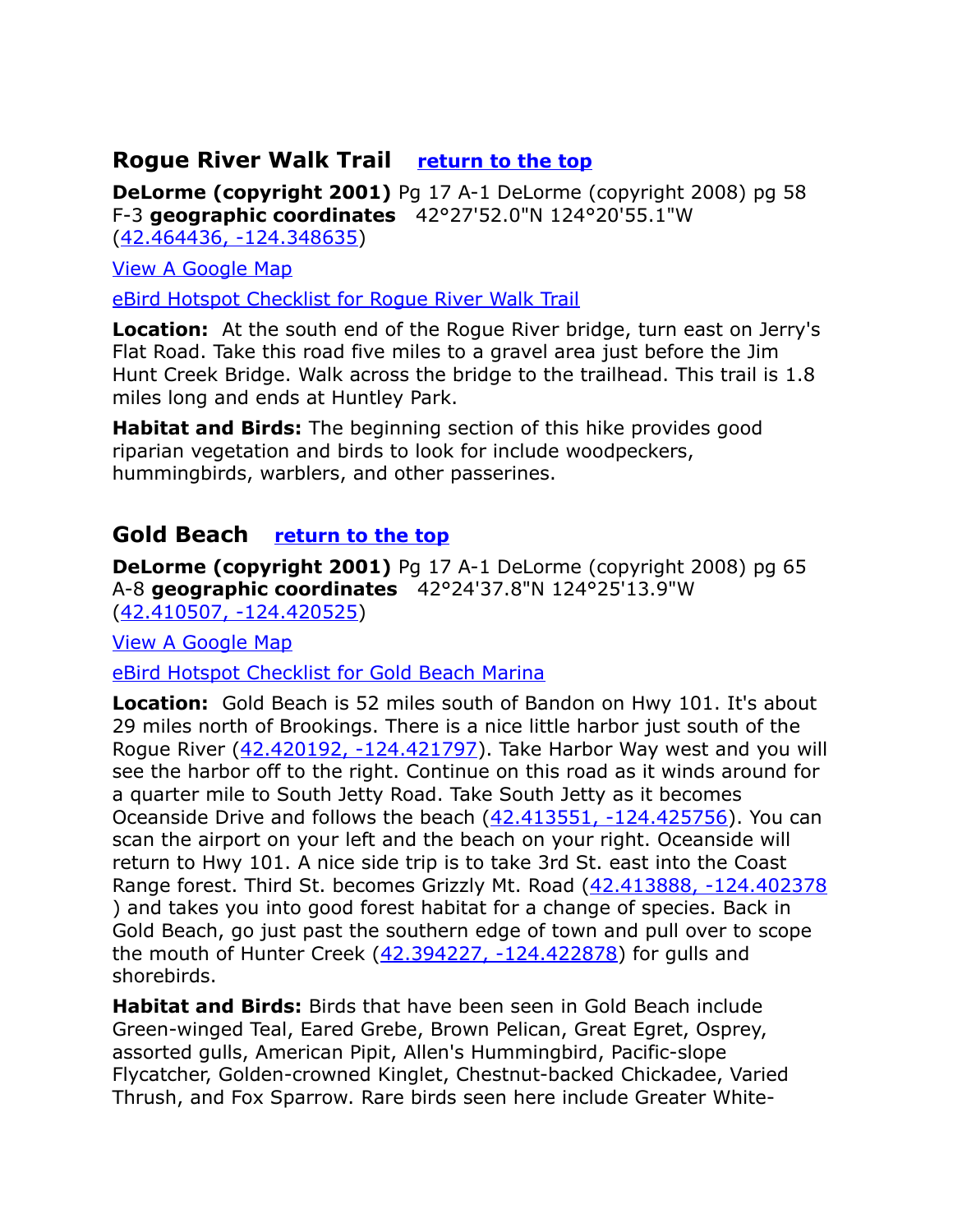fronted Goose, Baird's Sandpiper, Ruff, Elegant Tern, Yellow-bellied Sapsucker, Cape May Warbler, Clay-colored Sparrow, Rose-breasted Grosbeak, Indigo Bunting, Magnificent Frigatebird,White Wagtail, and Rusty Blackbird. More common birds here include Surf Scoter, Red-throated Loon, Pacific Loon, Red-necked Grebe, Brandt's Cormorant, Pelagic Cormorant, Peregrine Falcon, Black Turnstone, Surfbird, Heerman's Gull, Thayer's Gull, Bewick's Wren, Winter Wren, Golden-crowned Kinglet, Hutton's Vireo, Wrentit, Cedar Waxwing, Lincoln's Sparrow and American Goldfinch.

# <span id="page-9-0"></span>**Rogue River South Jetty [return to the top](#page-0-0)**

**DeLorme (copyright 2001)** Pg 17 A-1 DeLorme (copyright 2008) pg 58 F-3 **geographic coordinates** 42°25'13.0"N 124°25'40.3"W [\(42.420281, -124.427858\)](https://www.google.com/maps/place/42%C2%B025)

#### [View A Google Map](http://maps.google.com/maps/ms?hl=en&ie=UTF8&msa=0&msid=108036481085398338899.00046855b729f440b53c4&ll=42.501972,-124.211082&spn=0.200721,0.528717&z=10)

**Location:** From the north end of Gold Beach, you can take just about any street west and you will end up at the river mouth and have a view of the estuary. West Moore Street is probably the most direct route. Take West Moore until you get to the airport and veer north until your reach South Jetty Road. This road will take you to the river mouth. It becomes Oceanside Drive when it bends south. Look near the boat basin for shorebirds and loafing gulls during lower tides.

**Habitat and Birds:** Low tides expose sandy bars that provide shorebirds, cormorants, pelicans, waders, and Larids (this is one of the best places to find Elegant Tern in late summer or early fall) a place to loaf and rest. Brown Pelican is abundant here. Look for Black Scoter with the more common Surf and White-winged Scoters around the boat basin. This is a good place to find Brant. At the jetty itself, Rock Sandpipers can sometimes be found in season among the more common Surfbirds and Black Turnstones. A White-winged Dove was here in September 2000.

# <span id="page-9-1"></span>**Hunter Creek [return to the top](#page-0-0)**

**DeLorme (copyright 2001)** Pg 17 A-1 DeLorme (copyright 2008) pg 65 A-8 **geographic coordinates** 42°23'11.5"N 124°25'25.0"W [\(42.386532, -124.423607\)](https://www.google.com/maps/place/42%C2%B023)

[View A Google Map](http://maps.google.com/maps/ms?hl=en&ie=UTF8&msa=0&msid=108036481085398338899.000478fd498a57f43f287&ll=42.524748,-124.214172&spn=1.386543,2.798767&z=9)

[eBird Hotspot Checklist for Hunter Creek](http://ebird.org/ebird/hotspot/L2301621)

**Location:** Hunter Creek is less than a mile south of Gold Beach. To access the river mouth. cross the bridge for Hunter Creek and park in the pull-off area off of Hwy 101. You can also drive through the RV park on the south side of the road to get a good look at the beach. To take the Hunter Creek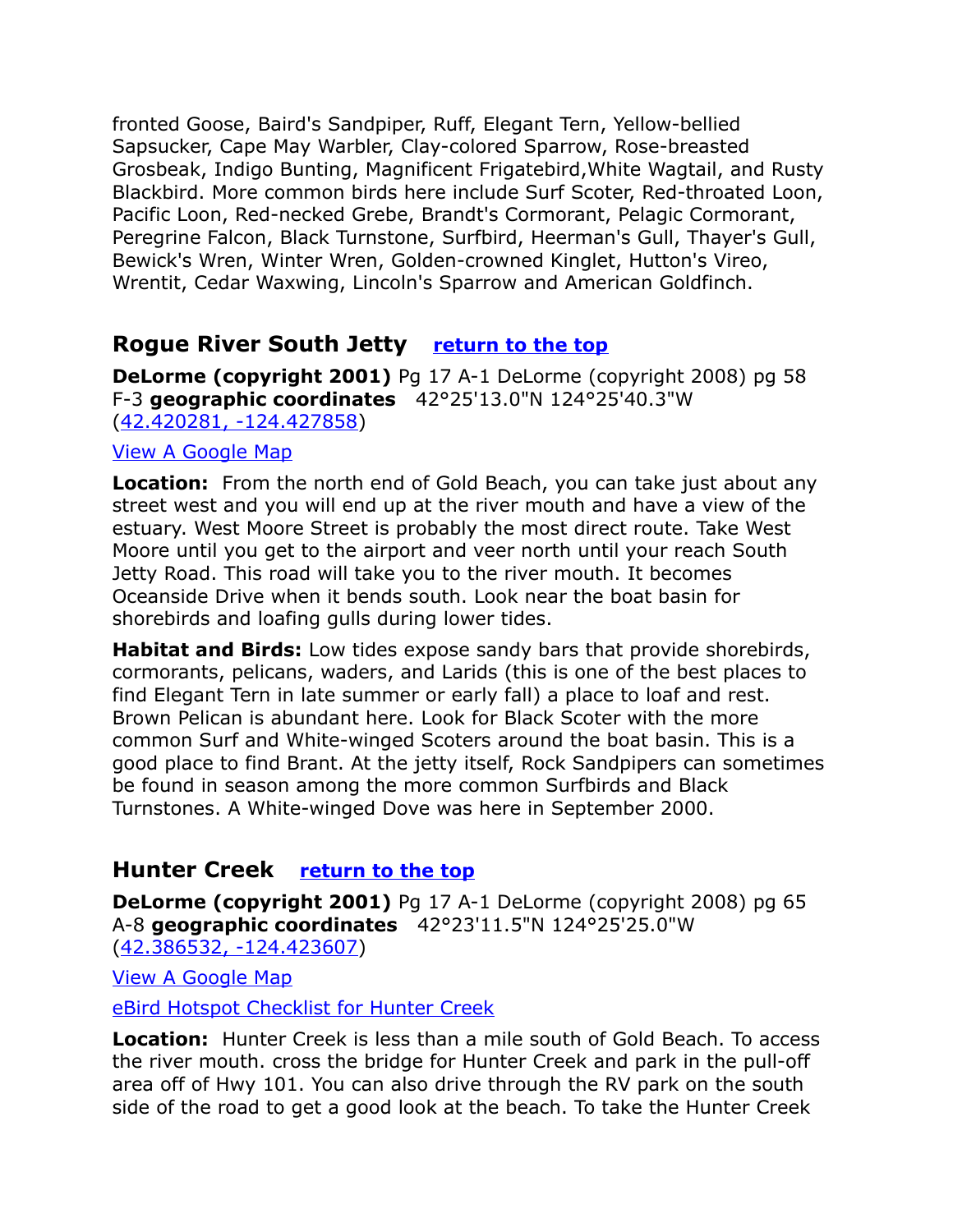Loop and bird the river, take Hunter Creek Loop Road about a quarter mile north of the river just outside of Gold Beach. A nice side trip from here is to stay on Hunter Creek Road instead of returning to Hwy 101. This road will soon become County Hwy 635 and will take you into the Coast Range.

**Habitat and Birds:** Gulls, terns, and shorebirds can be found here. Offshore rocks might harbor resting cormorants or gulls. Search the waters around these rocks for Harlequin Ducks. Strange things have turned up here, including Rose-breasted Grosbeak and Orchard Oriole.

#### <span id="page-10-0"></span>**Pistol River [return to the top](#page-0-0)**

**DeLorme (copyright 2001)** Pg 17 B-1 DeLorme (copyright 2008) pg 65 B-8 **geographic coordinates** 42°16'11.4"N 124°23'54.7"W [\(42.269838, -124.398539\)](https://www.google.com/maps/place/42%C2%B016)

[View A Google Map](http://maps.google.com/maps/ms?hl=en&ie=UTF8&msa=0&ll=42.275943,-124.394288&spn=0.025181,0.06609&z=14&msid=108036481085398338899.00046855a634bb16e97c0)

[eBird Hotspot Checklist for Pistol River Lowlands](http://ebird.org/ebird/hotspot/L2356739)

**Location:** The Pistol River is about 17 miles north of Brookings and about 10 miles south of Gold Beach. From Hwy 101, turn east on Pistol River Road. Quickly, you will come to a "T". You can turn in either direction and find good birds. The area right at the "T" is worth checking out. Turn south and birding is good for a half mile or so. If you turn north from the "T", you will find good birding for about two miles. Return to Hwy 101 and access several exits that will take you to the river mouth and estuary.

**Habitat and Birds:** Along with a river mouth and estuary, the Pistol River provides birds with varied habitats that include pastures, ponds, coastal scrub, riparian areas and trees like spruce, alder, and willow. Golden Eagles can be found at this location. Other birds that have been seen in this area include White-faced Ibis, Eurasian Wigeon, White-tailed Kite, Redshouldered Hawk, Snowy Plover, Solitary Sandpiper, Long-billed Curlew, Allen's Hummingbird, Lewis's Woodpecker, Say's Phoebe, Tropical Kingbird, Ash-throated Flycatcher, Horned Lark, Northern Shrike, vagrant warblers (Prairie in 2002), Bobolink, Clay-colored Sparrow, Grasshopper Sparrow, and Swamp Sparrow. A Blue Grosbeak was spotted here in 2006.

# <span id="page-10-2"></span>**SOUTH COUNTY**

# <span id="page-10-1"></span>**Brookings State Parks [return to the top](#page-0-0)**

DeLorme (copyright 2001) Pg 17 D-2 DeLorme (copyright 2008) pg 65 E-9 **geographic coordinates** Loeb State Park [\(42.110919, -124.187054\)](https://www.google.com/maps/place/42%C2%B006); Redwood Nature Trailhead [\(42.118765, -124.195756\)](https://www.google.com/maps/place/42%C2%B007); Boardman State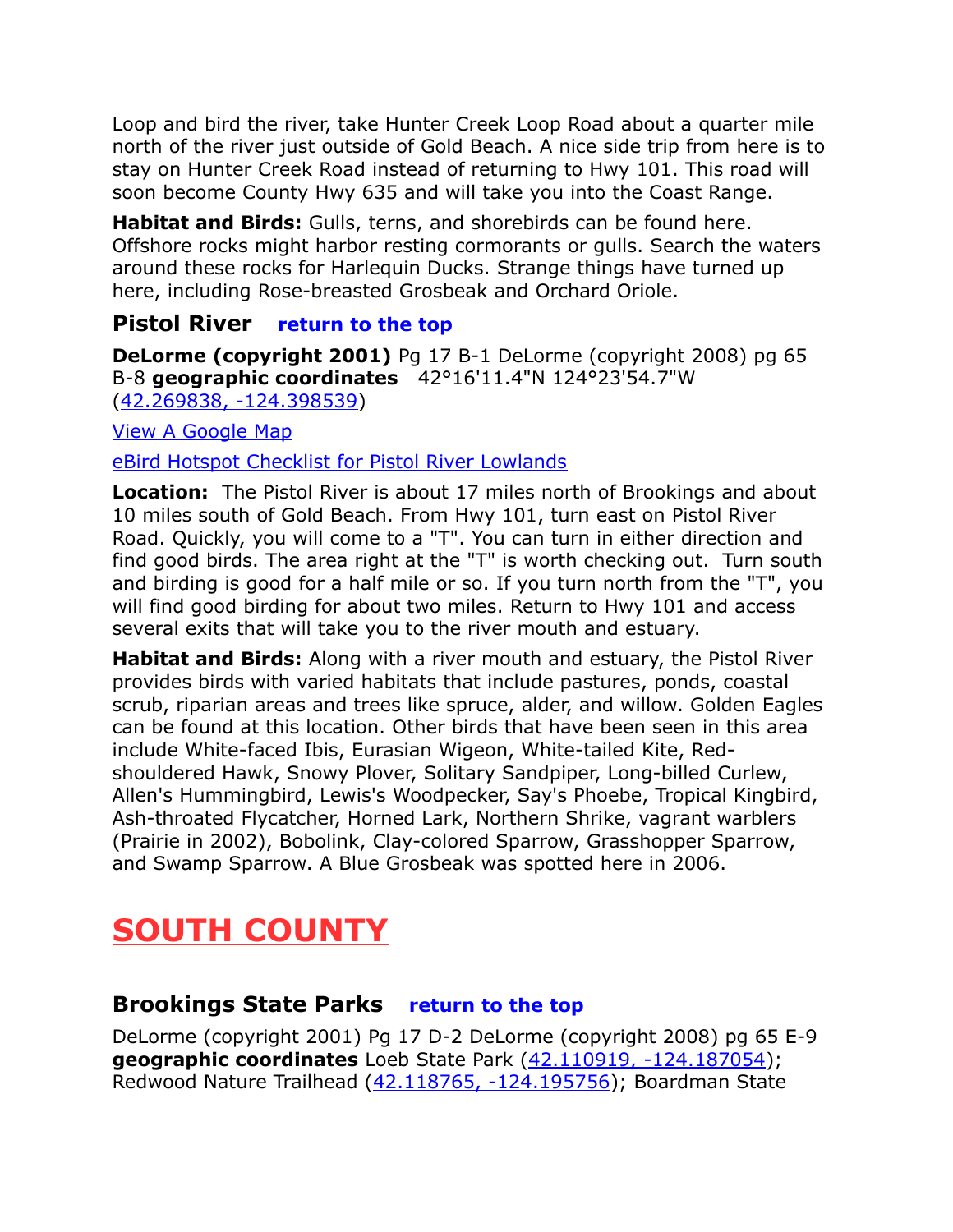Park [\(42.100777, -124.344056\)](https://www.google.com/maps/place/42%C2%B006); Harris Beach State Park [\(42.065600,](https://www.google.com/maps/place/42%C2%B003)  [-124.306159\)](https://www.google.com/maps/place/42%C2%B003); Forest Wayside State Park [\(42.098357, -124.296221\)](https://www.google.com/maps/place/42%C2%B005)

#### [View A Google Map](http://maps.google.com/maps/ms?hl=en&ie=UTF8&msa=0&msid=108036481085398338899.0004685460627606f0468&z=12)

**Locations: [Alfred Loeb State Park](http://oregonstateparks.org/index.cfm?do=parkPage.dsp_parkPage&parkId=51)** is eight miles up the north bank of the Chetco River. Known for it's Myrtle Wood and Redwood forests, this park provides river access, a nature trail, Chetco River access, campsites and several rental cabins. **Redwood State Park** is just north of Loeb State Park. You can take the [Redwood Nature Trail](http://www.redwoodhikes.com/Oregon/Loeb.html) from Loeb to this park or continue on the North Bank Chetco River Road to the park. Four miles north of Brookings is **[Samuel H. Boardman State Park.](http://oregonstateparks.org/index.cfm?do=parkPage.dsp_parkPage&parkId=56)** You can access the Oregon Coast Trail from here. There are many viewpoints along the trail, including House Rock Viewpoint and Whalehead Viewpoint. Tide Pools are abundant here and rocky shore birding is good. For an ocean view, try **[Harris Beach State Park.](http://oregonstateparks.org/index.cfm?do=parkPage.dsp_parkPage&parkId=58)** Just north of Brookings**,** this park and campground is great for viewing alcids on Goat Rock. Puffins, guillemots, and murres nest on the rock as do others. Allen's Hummingbirds can be found on the brushy slopes between the access road and the beach. **[Forest](http://www.stateparks.com/forest_wayside_state_park_in_oregon.html) [Wayside State Park](http://www.stateparks.com/forest_wayside_state_park_in_oregon.html)** can be accessed off of Hwy 101 north of Brookings. Go one mile north of the road to Harris Beach and turn east on Carpenter Road. Travel 1.8 miles to the park.

**Habitat and Birds:** Many of these parks have beautiful gardens that attract hummingbirds and migrating warblers. If forested areas, look and listen for Golden-crowned Kinglets and Pacific-slope Flycatchers. Northern Pygmy-Owls can be found in these areas if you are diurnal. Nocturnal searches can produce other owl species. Check the beaches for Elegant Terns in late summer and fall.

# <span id="page-11-0"></span>**Harris Beach State Park [return to the top](#page-0-0)**

**DeLorme (copyright 2001)** Pg 17 D-2 DeLorme (copyright 2008) pg 65 D-9 **geographic coordinates** 42°04'06.4"N 124°18'54.0"W [\(42.068454, -124.314985\)](https://www.google.com/maps/place/42%C2%B004)

[View A Google Map](http://maps.google.com/maps/ms?hl=en&ie=UTF8&msa=0&msid=108036481085398338899.000478fd498a57f43f287&ll=42.524748,-124.214172&spn=1.386543,2.798767&z=9)

[eBird Hotspot Checklist for Harris Beach SP](http://ebird.org/ebird/hotspot/L864791)

#### [Park Brochure and Map](http://www.oregonstateparks.org/park_79.php)

**Location:** Harris Beach is just north of Brookings. As you begin to leave Brookings going north, look to your left for the park signs. Arch Rocks and Goat Island can be scoped for nesting sea birds and loafing gulls.

**Habitat and Birds:** Some very rare birds have been found here over the years, including Bar-tailed Godwit, Least Tern, Tropical Kingbird, White Wagtail, Cape May Warbler, and Prairie Warbler. More common species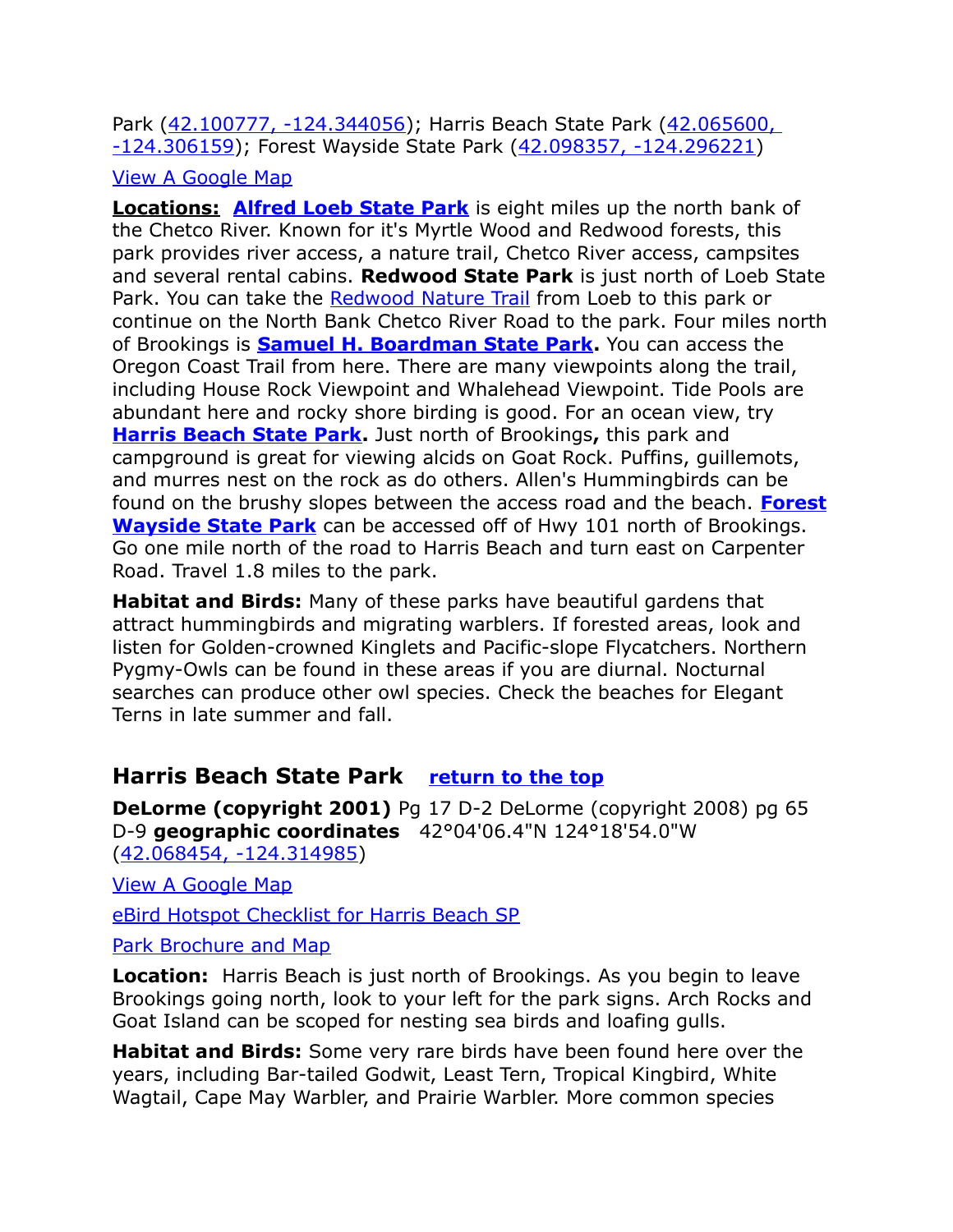might include Surfbird, Dunlin, Surf Scoter, Red-throated Loon, Pacific Loon, Western Grebe, Pelagic Cormorant, Brant's Cormorant, Brown Pelican, and Whimbrel.

#### <span id="page-12-2"></span>**Chetco Estuary [return to the top](#page-0-0)**

**DeLorme (copyright 2001)** Pg 17 D-2 DeLorme (copyright 2008) pg 65 E-9 **geographic coordinates** 42°02'41.5"N 124°16'10.7"W [\(42.044851, -124.269634\)](https://www.google.com/maps/place/42%C2%B002)

#### [View A Google Map](http://maps.google.com/maps/ms?hl=en&ie=UTF8&msa=0&msid=108036481085398338899.0004685460627606f0468&z=12)

**Location:** From Brookings, access to the harbor or boat docks is accomplished by turning west on Lower Harbor Road on the south side of the Chetco River Bridge. Park in public parking and work your way around the harbor. Continue on Lower Harbor Road until you reach Boat Basin Road and turn west. This road takes you to the river mouth.

**Habitat and Birds:** The Harbor Area is the best place in the county for Black-crowned Night-Herons. Other birds include sea ducks, rocky shore birds, loons, Brown Pelicans, cormorants, and sea ducks. The river mouth and north jetty should be checked for Black-legged Kittiwakes, Elegant Terns, and other Larids, as well as ocean species. Unusual species seen here include Yellow-billed Loon.

# <span id="page-12-1"></span>**Chetco River Don Cameron Bridge [return to the top](#page-0-0)**

**DeLorme (copyright 2001)** Pg 17 D-2 DeLorme (copyright 2008) pg 65 E-9 **geographic coordinates** 42°07'28.3"N 124°11'09.9"W [\(42.124532, -124.186095\)](https://www.google.com/maps/place/42%C2%B007)

#### [View A Google Map](http://maps.google.com/maps/ms?hl=en&ie=UTF8&msa=0&msid=108036481085398338899.0004685460627606f0468&z=12)

**Location:** From Hwy 101 between Brookings and the Chetco River, take North Bank Chetco River Road for about four miles until you reach Don Cameron Bridge. Park on the wide shoulders and access the river via a gravel road that leads to a water intake facility.

**Habitat and Birds:** This area has extensive riparian vegetation as well as mixed conifer forest. The river provides ample places for birds to rest or feed. Look for Snowy Egret (best spot in the county), Green Heron, Blackcrowned Night-heron, Red-shouldered Hawk, Spotted Sandpiper, Common Nighthawk, Willow Flycatcher, Scrub Jay, vireos, warblers (including Yellowbreasted Chat), and orioles.

#### <span id="page-12-0"></span>**Brookings [return to the top](#page-0-0)**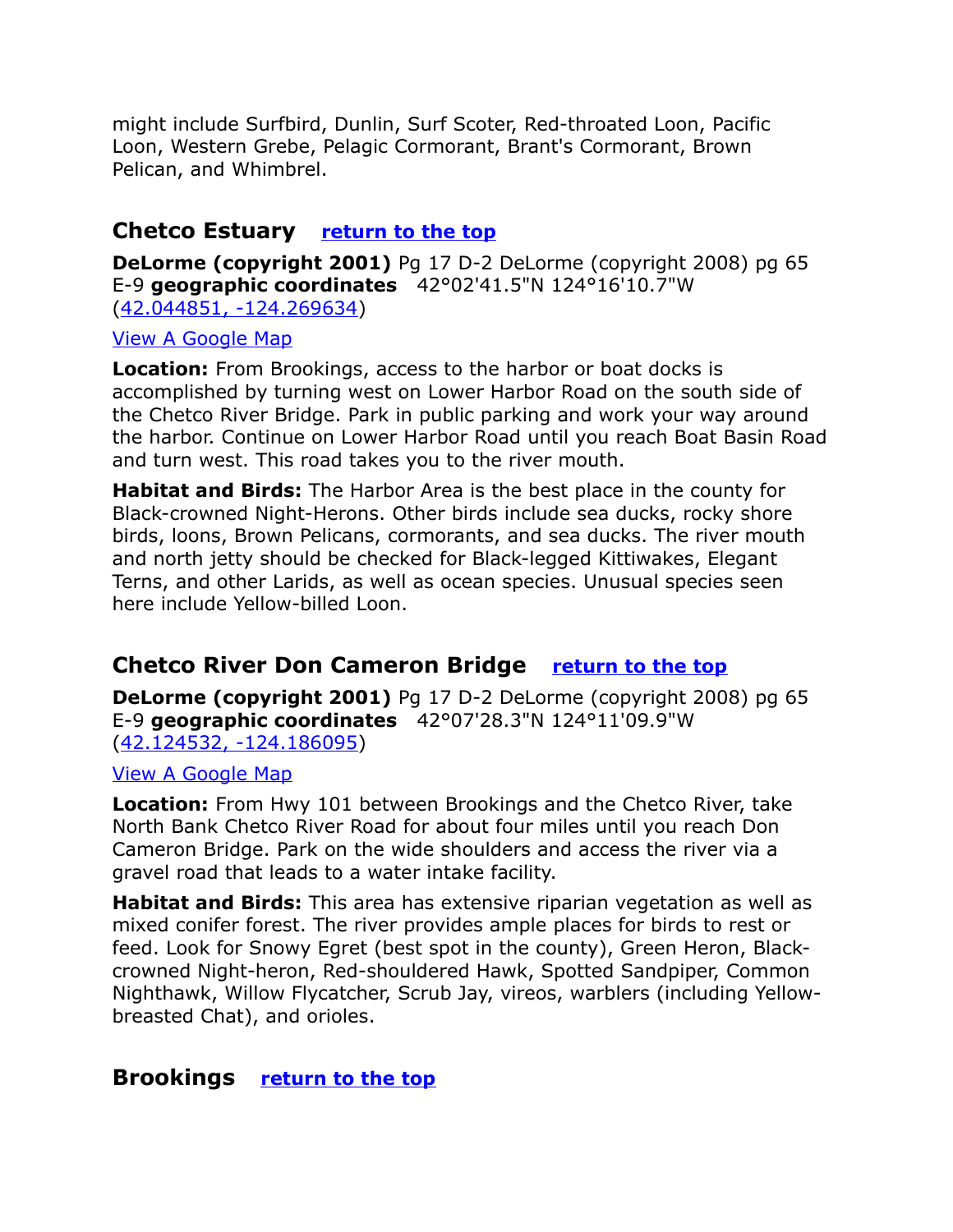#### **DeLorme (copyright 2001)** Pg 17 Pg. D-2 DeLorme (copyright 2008) pg 65 E-9 **geographic coordinates** 42°03'18.7"N 124°17'13.1"W [\(42.055194, -124.286957\)](https://www.google.com/maps/place/42%C2%B003)

#### [View A Google Map](http://maps.google.com/maps/ms?hl=en&ie=UTF8&msa=0&msid=108036481085398338899.0004685460627606f0468&z=12)

**Location:** Brookings is on Hwy 101 29 miles south of Gold Beach and five miles north of the California border. One of the "must see" places in Brookings is **Chetco Point**. From Hwy 101 in Brookings, take Wharf Street to the ocean's edge. Look for the sewage treatment facility (42.047401, [-124.287511\)](https://www.google.com/maps/place/42%C2%B002). You will find a graveled area with parking for a dozen cars on the left. Behind the sign at the park entrance is a trail running beside the treatment facility. In fifty yards the trail opens to the point. This point will give you good scope views of the ocean and there is beach access here as well. To access the north jetty of the Chetco River, find the post office in Brookings. Turn toward the sea on Wharf Street. Go three blocks and turn left on Railroad Street. Take an immediate right on Memory Lane. This road will dead end at Sea Cliff Terrace. Take Sea Cliff Terrace to the trailhead for the jetty.

**Habitat and Birds:** Birding the residential areas of Brookings can often produce some very good results. Some of the more unusual birds found here include Broad-winged Hawk, Gyrfalcon, White-winged Dove (more than once), Eurasian Collared-Dove, Yellow-bellied Sapsucker, Tropical Kingbird, Yellow-throated Vireo (one of only two Oregon records), Brown Thrasher, Lucy's Warbler, Prairie Warbler, Scarlet Tanager, Clay-colored Sparrow (more than once), Rose-breasted Grosbeak (several times), Blue Grosbeak in 2005 and Indigo Bunting in 1991, Common Grackle in 1994, Orchard Oriole, and Baltimore Oriole. Local Hummingbird feeders can host Allen's Hummingbirds. More common birds here include Surf Scoter, Redbreasted Merganser, California Quail, Red-throated Loon, Pacific Loon, Rednecked Grebe, Sooty Shearwater, Brown Pelican, Brandt's Cormorant, Pelagic Cormorant, Green Heron, Peregrine Falcon, Merlin, Virginia Rail, Black Turnstone, Surfbird, Red Phalarope, Heermann's Gull, Thayer's Gull, Ancient Murrelet, Cassin's Auklet, Tufted Puffin, Band-tailed Pigeon, Vaux's Swift, Red-breasted Sapsucker, Pileated Woodpecker, Black Phoebe, Chestnut-backed Chickadee, Bewick's Wren, Winter Wren, Golden-crowned Kinglet, Hutton's Vireo, Varied Thrush, Wrentit, 13 species of warblers, Cedar Waxwing, Fox Sparrow, Lincoln's Sparrow, Savannah Sparrow, Lazuli Bunting, Western Meadowlark, Lesser Goldfinch, and Pine Siskin.

#### <span id="page-13-0"></span>**Harbor [return to the top](#page-0-0)**

**DeLorme (copyright 2001)** Pg 17 D-2 DeLorme (copyright 2008) pg 65 E-9 **geographic coordinates** 42°03'10.9"N 124°16'05.8"W [\(42.053040, -124.268271\)](https://www.google.com/maps/place/42%C2%B003)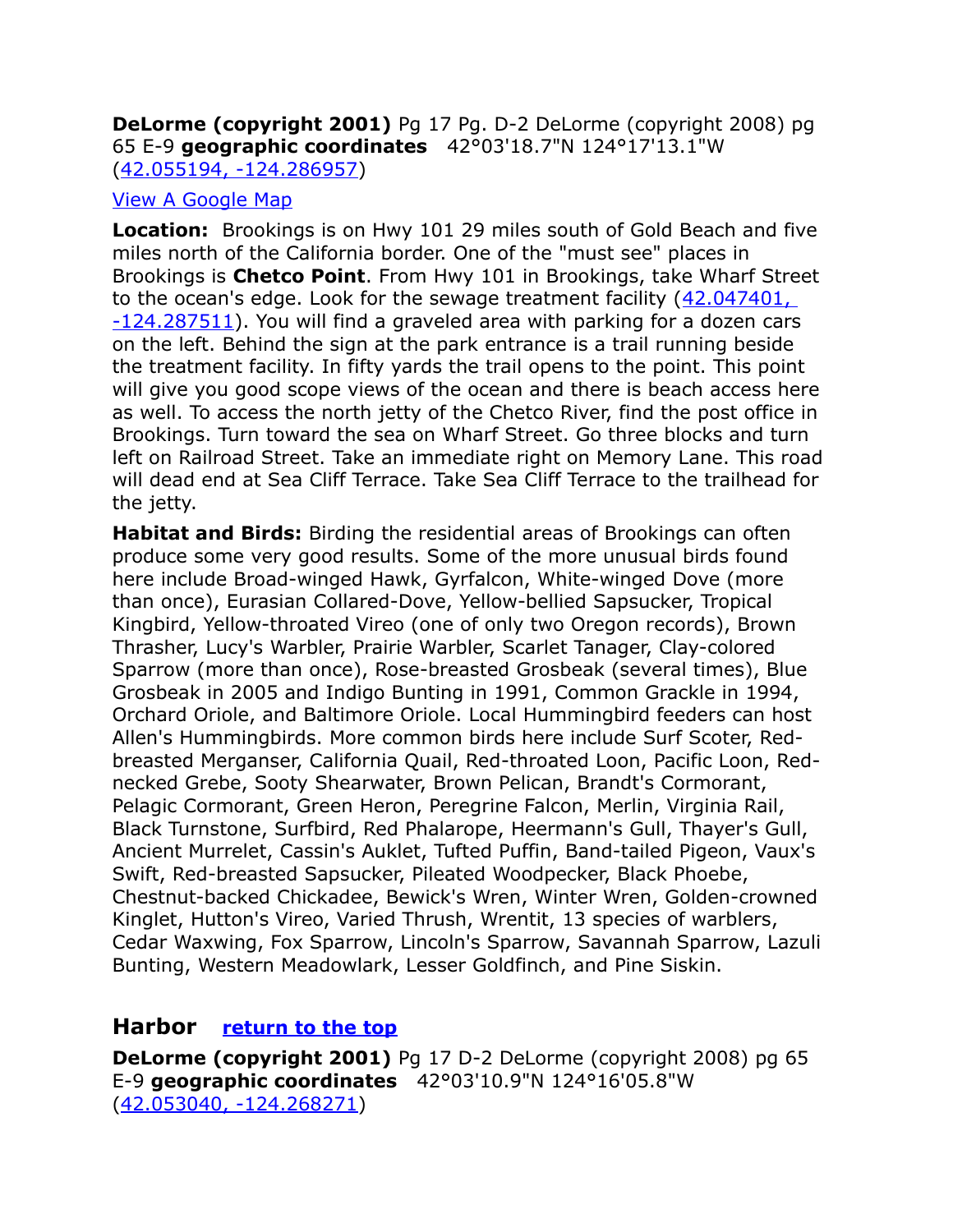#### [View A Google Map](http://maps.google.com/maps/ms?hl=en&ie=UTF8&msa=0&msid=108036481085398338899.0004685460627606f0468&z=12)

**Location:** Harbor is a small town located just south of Brookings after you pass over the Chetco River. There is a small harbor that can be accessed off of Lower Harbor Road. (County Hwy 816). Look for a right turn onto Boat Basin Road (Hwy 824). This road will take you to a view of the river mouth from the south side.

**Habitat and Birds:** There have been some unusual species that have shown up in this region. Red-shouldered Hawk, Elegant Tern, Costa's Hummingbird, Pine Warbler, Hooded Warbler, Clay-colored Sparrow (twice), Dickcissel, and Orchard Oriole have all been catalogued from this location. More common birds here include Surf Scoter, Red-throated Loon, Pacific Loon, Red-necked Grebe, Brown Pelican, Brandt's Cormorant, Pelagic Cormorant, Peregrine Falcon, Black Turnstone, Surfbird, Heermann's Gull, Thayer's Gull, Pileated Woodpecker, Anna's Hummingbird, Chestnut-backed Chickadee, Bewick's Wren, Winter Wren, Golden-crowned Kinglet, Hutton's Vireo, Varied Thrush, Wrentit, Cedar Waxwing, Fox Sparrow, Lincoln's Sparrow, and American Goldfinch.

# <span id="page-14-0"></span>**Winchuck River Area [return to the top](#page-0-0)**

**DeLorme (copyright 2001)** Pg 17 D-3 DeLorme (copyright 2008) pg 65 E-10 **geographic coordinates** 42°00'22.5"N 124°12'46.4"W [\(42.006259, -124.212879\)](https://www.google.com/maps/place/42%C2%B000)

[View A Google Map](http://maps.google.com/maps/ms?hl=en&ie=UTF8&msa=0&msid=108036481085398338899.00046851714e2165acbae&ll=42.008154,-124.192822&spn=0.046748,0.072784&z=14)

[eBird Hotspot Checklist for Winchuck River Mouth](http://ebird.org/ebird/hotspot/L792250)

**Location:** The Winchuck River is only one mile north of the California border. Go six miles south of Brookings on Hwy 101. The access to this area is immediately north of the bridge over the Winchuck River. Go west for a short distance and pull into the small parking area. You can view the river mouth from here or walk along the beach for better access. About a half mile north of the river, you can take Winchuck River Road. You can take this road into the surrounding forest for a different mix of species. Just a little more than eight miles down this road, you will find FR 1108 (Wheeler Creek Rd.) and just beyond that, the 1107 Road. Both of these roads will give you access to the Coast Range forest.

**Habitat and Birds:** Shorebirds and Larids are the big draw at the river mouth. Just about any of Oregon's regular gull species can be found here in season. Elegant Tern and Little Gull have also been seen in the past. Migrants hanging around the river mouth have included rarities like Virginia Warbler, Northern Parula, Worm-eating Warbler, and Clay-colored Sparrow (several times). The trip up Winchuck River Road may bring you into contact with Mt. Quail, Ruffed Grouse, Sooty Grouse, several woodpecker